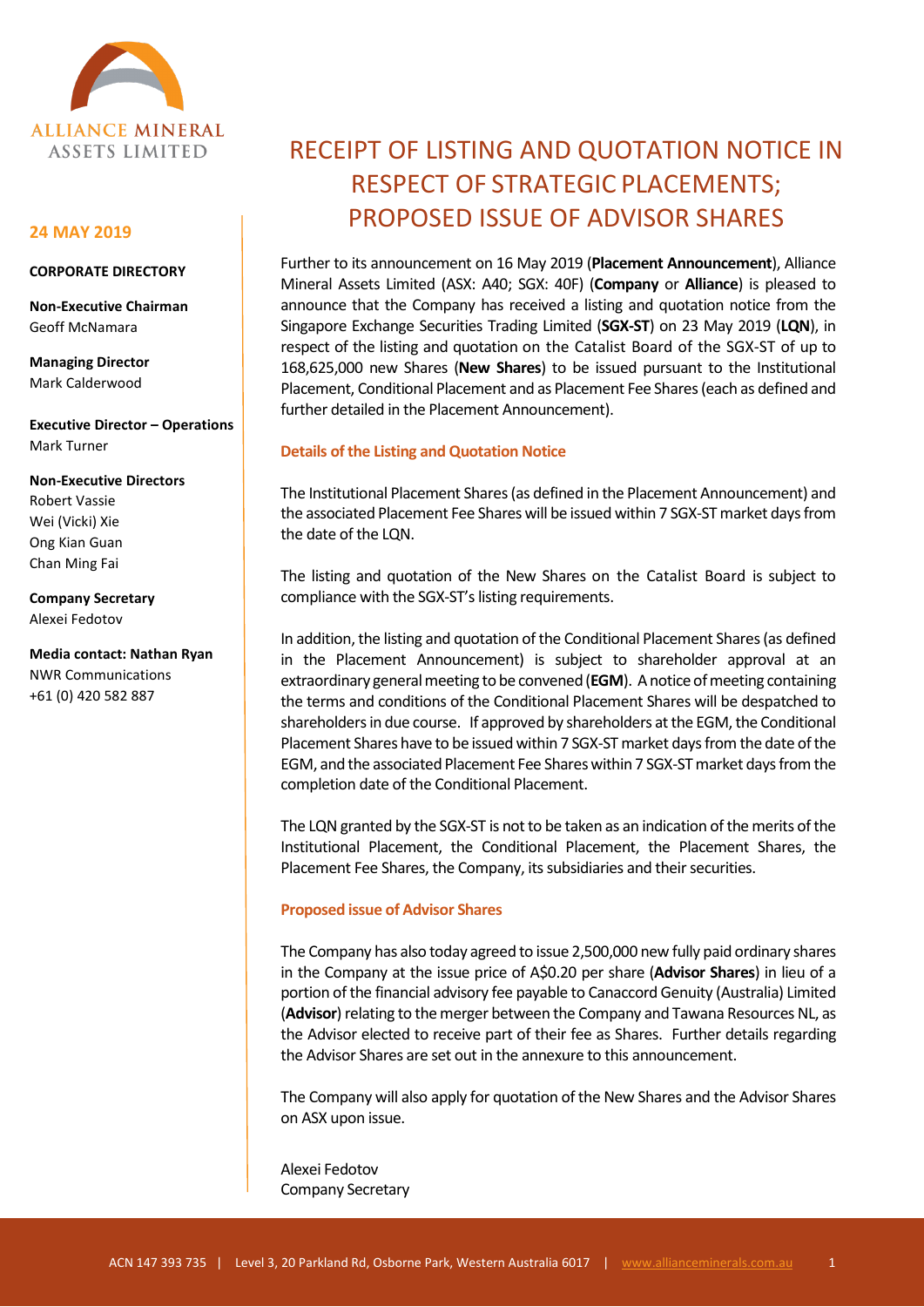

## **Annexure – Catalist Rules Information**

The following information regarding the Advisor Sharesis provided for the purposes of the Catalist Rules.

## **Details about the Advisor Shares**

The Advisor Shares represent approximately 0.19% of the Company's existing issued share capital of 1,305,297,411 Shares as at the date of this announcement (**Existing Share Capital**) and approximately 0.18% of the Company's enlarged issued share capital of 1,425,922,411 Shares immediately after the completion of the Institutional Placements and the issue of the Placement Fee Shares related to the Institutional Placement and the Advisor Shares (**Enlarged Share Capital**). Assuming shareholder approval for the Conditional Placement is obtained and the issue of the Conditional Placement Shares and associated Placement Fee Shares completes, the Advisor Shares will represent approximately 0.17% of the Company's further enlarged issued share capital of 1,476,422,411 Shares.

The issue of the Advisor Shares is conditional on the Company receiving the approval from the SGX-ST for the listing of, and quotation for, the Advisor Shares on the Catalist Board of the SGX-ST (**LQN**) subject to such conditions specified in the LQN as may be acceptable to the Company and such approval not having been revoked or amended. Alliance will, through its Sponsor, be making an application to the SGX-ST for the LQN.

The Advisor Shares rank in all respects *pari passu* with the existing issued Shares and will be free from any encumbrances save that they will not rank for any dividend, rights, allotments or other distributions, the record date for which falls on or before the issue of the Advisor Shares.

## **Issue Price**

The issue price for the Advisor Shares is A\$0.20 per Share (**Issue Price**), and represents a discount of approximately 6.96% to the VWAP of A\$0.2150 per Share based on trades done on the ASX on 23 May 2019 (being the full market day immediately preceding the agreement to issue the Advisor Shares). The SGD equivalent of the Offer Price for the Placement Shares is approximately S\$0.1899, which represents a premium of approximately 0.48% to the VWAP of S\$0.1890 per Share based on trades done on the SGX on 23 May 2019. The Issue Price was arrived at following arm's length negotiations between the Company and the Advisor, taking into account the prevailing Company's share price.

## **No transfer of "controlling interest"**

The issue of the Advisor Shares will not result in a transfer a "controlling interest" in the Company (as defined in the Catalist Rules) under Catalist Rule 803. The Advisor will not have any Board or management representation on Alliance in connection with the issue of the Advisor Shares and will not hold more than 5% of the issued share capital.

## **Issue under General Mandate**

The Advisor, its directors and shareholders are not a person set out as restricted persons under Catalist Rule 812(1).

For the purposes of the Catalist Rules, the Advisor Shares will be issued under the Company's general share mandate granted by shareholders at the annual general meeting of the Company held on 31 October 2018 (**2018 AGM**) (**General Mandate**) which authorises the directors of the Company to allot and issue Shares not exceeding 100% of the total number of issued Shares as at the date of the 2018 AGM, of which the aggregate number of Shares to be issued other than on a pro-rata basis to the existing shareholders shall not exceed 50% (excluding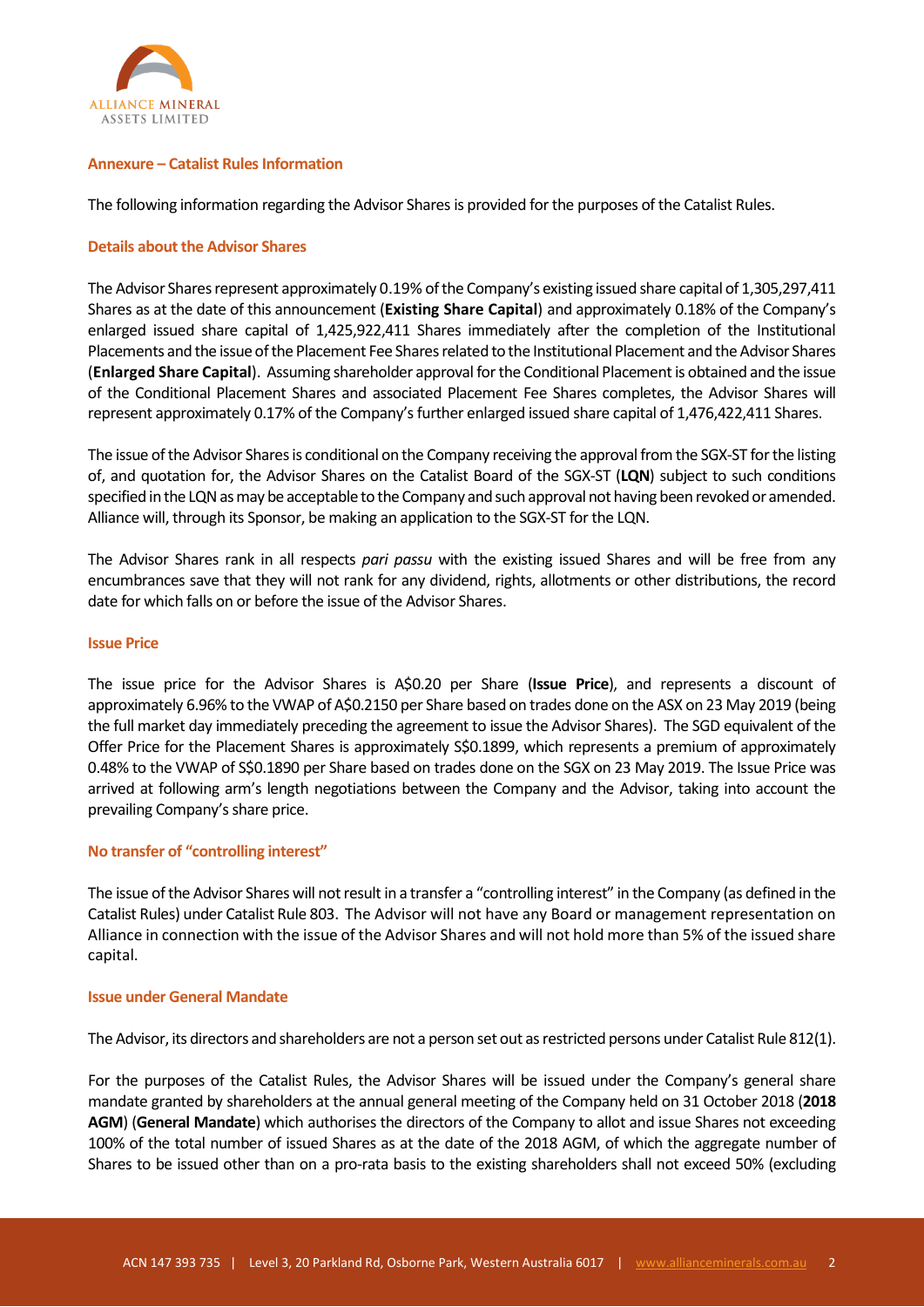

"subsidiary holdings" as defined in the Catalist Rules). The number of issued Shares as at the date of the 2018 AGM was 659,471,907 Shares.

From the date of the 2018 AGM up to the date of this announcement, no securities have been issued pursuant to the General Mandate, however 118,125,000 Shares comprising the Institutional Placement Shares and the associated Placement Fee Shares will be issued pursuant to the General Mandate. The remaining maximum number of shares that can be issued under the General Mandate other than on a pro-rata basis is therefore 211,610,953 Shares. Accordingly, the proposed allotment and issue of 2,500,000 Advisor Shares falls within the remaining limit of the General Mandate.

## **Net proceeds**

No funds will be raised from the issue of the Advisor Shares as they are being issued in lieu of cash fees that would otherwise have been payable by the Company to the Advisor.

## **Information about the Advisor**

The Advisor is the Australian subsidiary of Canaccord Genuity Corp., a global, full-service investment bank focused on growth companies with operations worldwide.

The Advisor provided financial advice to the Company and its subsidiaries in the last 3 years, including acting as Financial Advisor, Lead Manager, Arranger and Underwriter on other corporate transactions as previously announced by the Company and its now subsidiaries.

As at the date of this announcement, the Advisor and its subsidiaries hold 31,445,726 (representing 2.41% of the Existing Share Capital) and 11,400,000 options that are exercisable into 11,400,000 new Shares. The Advisor may also be issued up to 6,125,000 Placement Fee Shares for acting as the Lead Manager and Arranger to the Institutional Placement and the Conditional Placement as detailed in the Placement Announcement.

## **Financial Effects**

There are no material financial effects to the Company from the issue of the Advisor Shares.

## **Interests of Directors and substantial shareholders**

The issue of the Advisor Shares does not materially affect the percentage holdings of substantial shareholders of the Company and the Advisor will not become a substantial shareholder as a result of the issue of the Advisor Shares.

Save as publicly disclosed or set out in this announcement and other than by way of their shareholding interests in the Company, to the best of Directors' knowledge, no connections exist between the Advisor and any substantial shareholders or Directors of the Company.

#### **No Offer Information Document**

The issue of the Advisor Shares will be undertaken in accordance with the securities laws and regulations in the place of incorporation of the Company outside of Singapore and no offer information statement will be issued by the Company in connection therewith under the SFA.